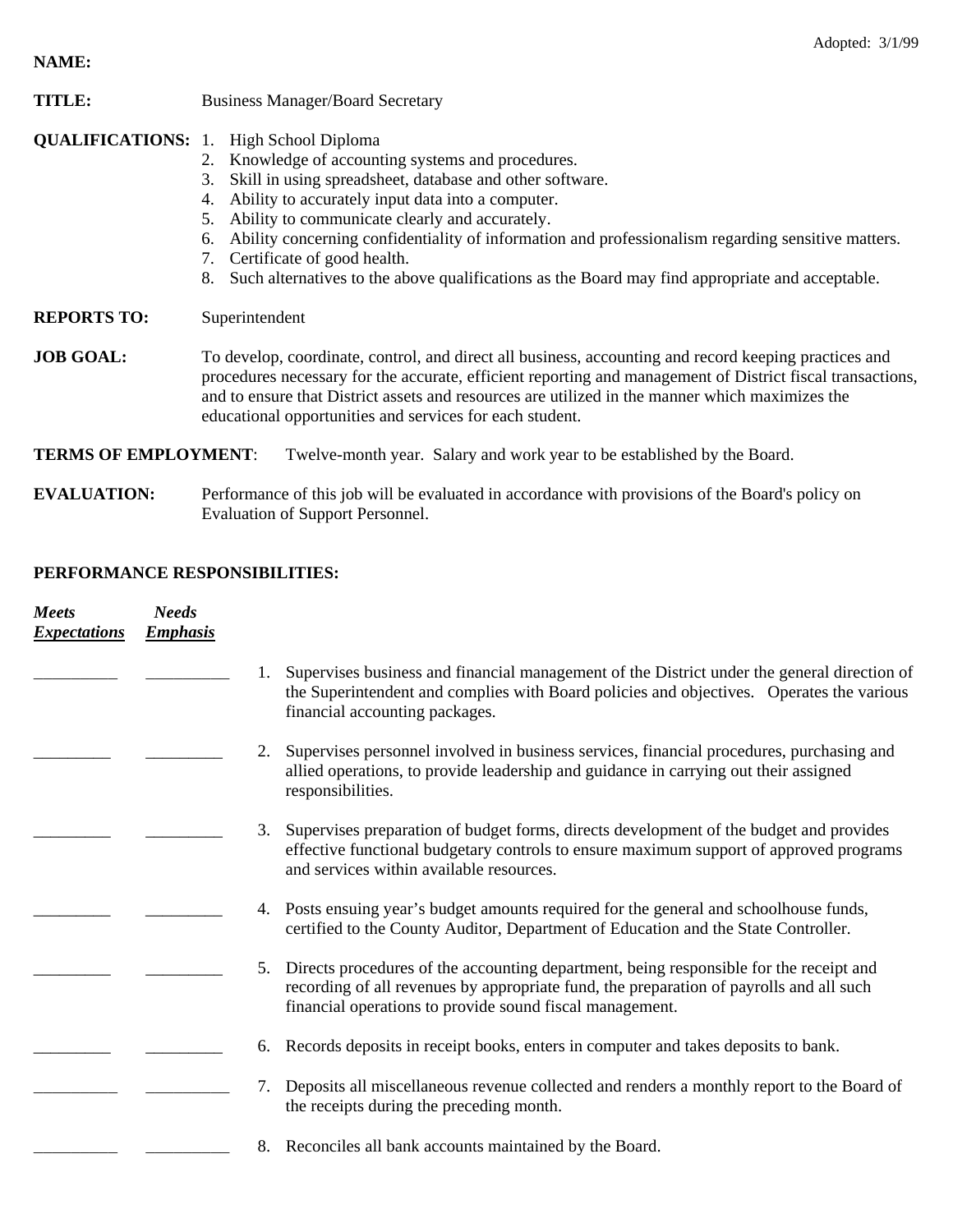| <b>Meets</b><br><b>Expectations</b> | <b>Needs</b><br><b>Emphasis</b> |                                                                                                                                                                                                                            |
|-------------------------------------|---------------------------------|----------------------------------------------------------------------------------------------------------------------------------------------------------------------------------------------------------------------------|
|                                     |                                 | 9.<br>Traces errors and records adjustment to correct charges or credits posted to incorrect<br>amounts.                                                                                                                   |
|                                     |                                 | 10. Assists administration in the projection of revenue and expenditures and management of the<br>district's investment portfolio.                                                                                         |
|                                     |                                 | 11. Prepares financial statements, income statements, and cost reports to reflect financial<br>condition of the district's funds.                                                                                          |
|                                     |                                 | 12. Files monthly a complete statement of all receipts and disbursements from the various funds<br>and the balance remaining on hand. This monthly statement shall be open to public<br>inspection.                        |
|                                     |                                 | 13. Administers the District's insurance programs, both business and group benefit coverage,<br>takes steps and makes recommendations which provide maximum security against loss, for<br>the greatest economy of premium. |
|                                     |                                 | 14. Maintains a complete and systematic set of records of all payroll and insurance related<br>financial transactions of the district.                                                                                     |
|                                     |                                 | 15. Assumes responsibility for personnel insurance records and insurance accounting.                                                                                                                                       |
|                                     |                                 | 16. Prepares payrolls, including deductions for withholding tax, pension, social security,<br>medical insurance, dental insurance, tax sheltered annuities, and such other required salary<br>deductions.                  |
|                                     |                                 | 17. Prepares and maintains all necessary earnings records, deduction records, and similar<br>personnel payment records. IPERS, 941's, etc.                                                                                 |
|                                     |                                 | 18. Develops procedures and supervises internal audits and assists with the annual audits of<br>District funds, to ensure the responsible, accurate and efficient management of the District's<br>finances.                |
|                                     |                                 | 19. Makes a full and complete itemized report of the finances of the district to the Board at the<br>close of each school year.                                                                                            |
|                                     |                                 | 20. Maintains and operates the financial accounting software.                                                                                                                                                              |
|                                     |                                 | 21. Reports to the superintendent on the accounting affairs of the district and recommends<br>changes and improvements as needed.                                                                                          |
|                                     |                                 | 22. Performs such other tasks and assumes such other responsibilities that may from time to<br>time be assigned by the superintendent.                                                                                     |
|                                     |                                 | Attendance                                                                                                                                                                                                                 |
|                                     |                                 | Punctuality                                                                                                                                                                                                                |
|                                     |                                 | Dependability                                                                                                                                                                                                              |
|                                     |                                 | Relationship with Other Personnel                                                                                                                                                                                          |
|                                     |                                 | Relationship with Students/Public                                                                                                                                                                                          |
|                                     |                                 | Quality of Work                                                                                                                                                                                                            |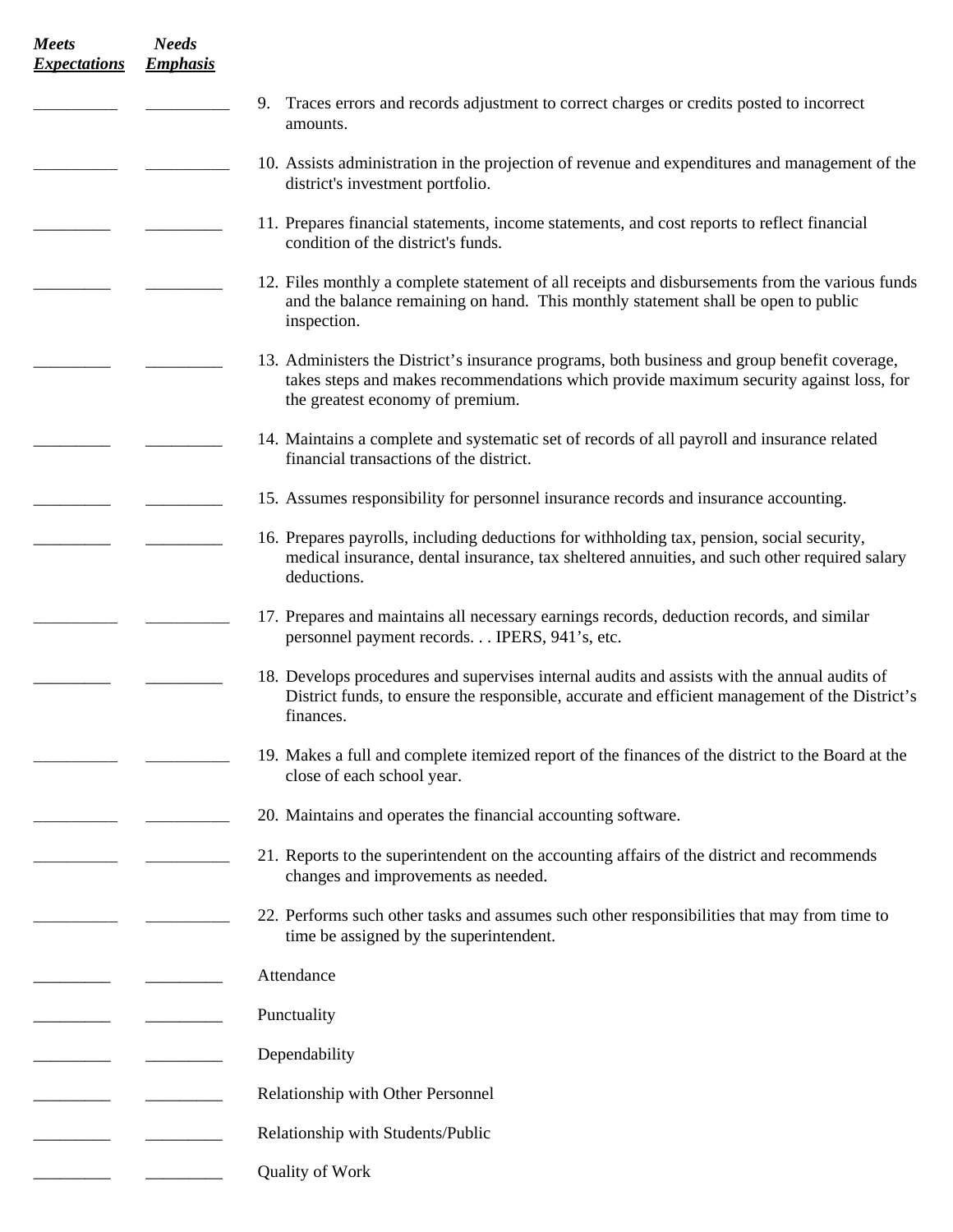| Meets<br><b>Expectations</b> | <b>Needs</b><br><b>Emphasis</b> |                                          |
|------------------------------|---------------------------------|------------------------------------------|
|                              |                                 | Cooperation                              |
|                              |                                 | Work Habits (Neatness, Speed, Etc.)      |
|                              |                                 | School Ethics (Confidentiality, Loyalty) |
|                              |                                 | Other                                    |

## **EVALUATION SUMMARY**

I believe that this employee's major strong points are:

| 3. |  |  |
|----|--|--|
|    |  |  |
|    |  |  |

I believe that the following areas need improvement:

| <u> 2000 - Jan Jan James, mars and de la provincia de la provincia de la provincia de la provincia de la provinci</u> |  |
|-----------------------------------------------------------------------------------------------------------------------|--|
|                                                                                                                       |  |
| <u> 2002 - Jan James James Barnett, amerikansk politik (d. 18</u>                                                     |  |
|                                                                                                                       |  |